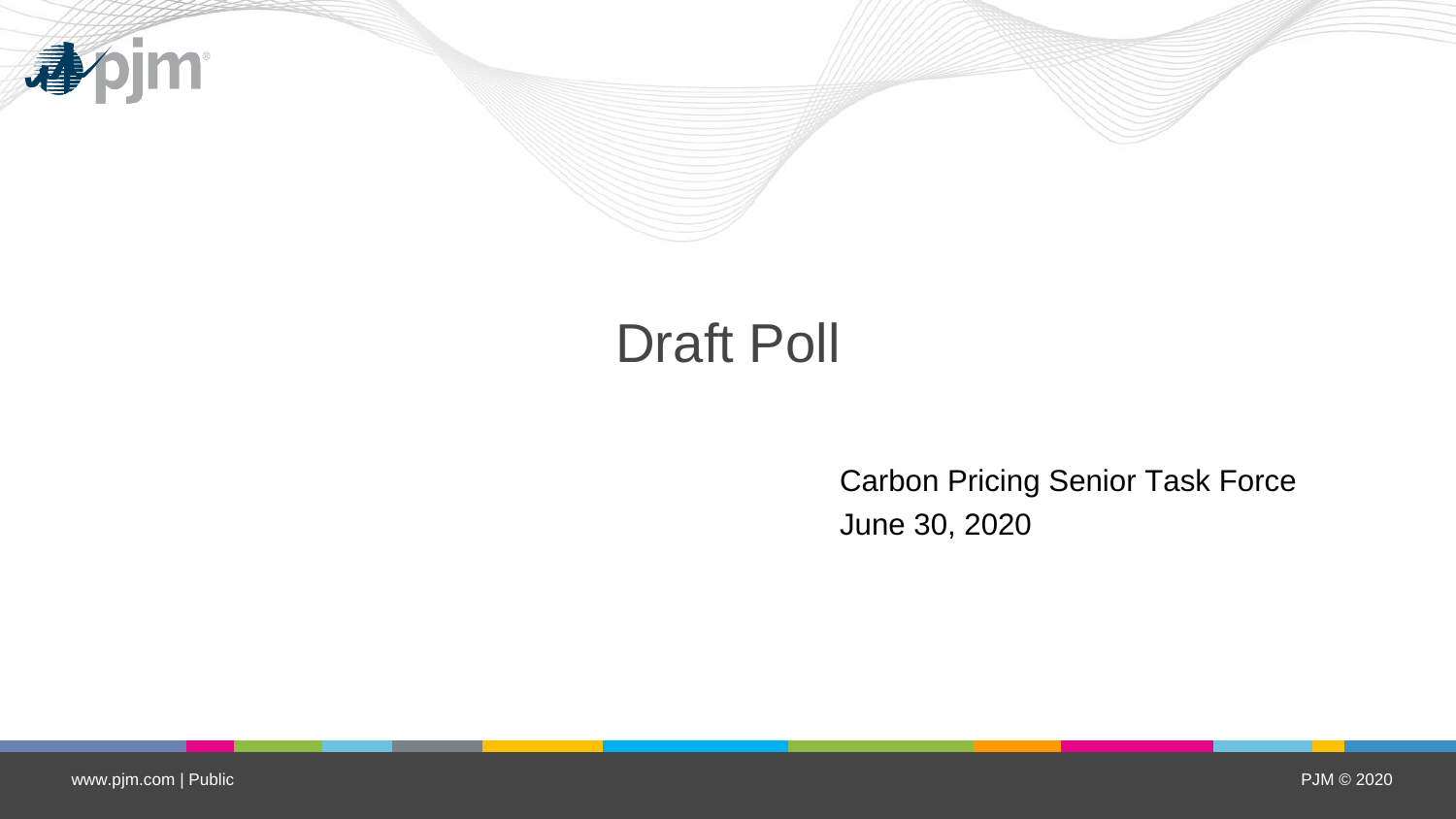

#### Intent of a Poll

• Gain input on a path forward for the CPSTF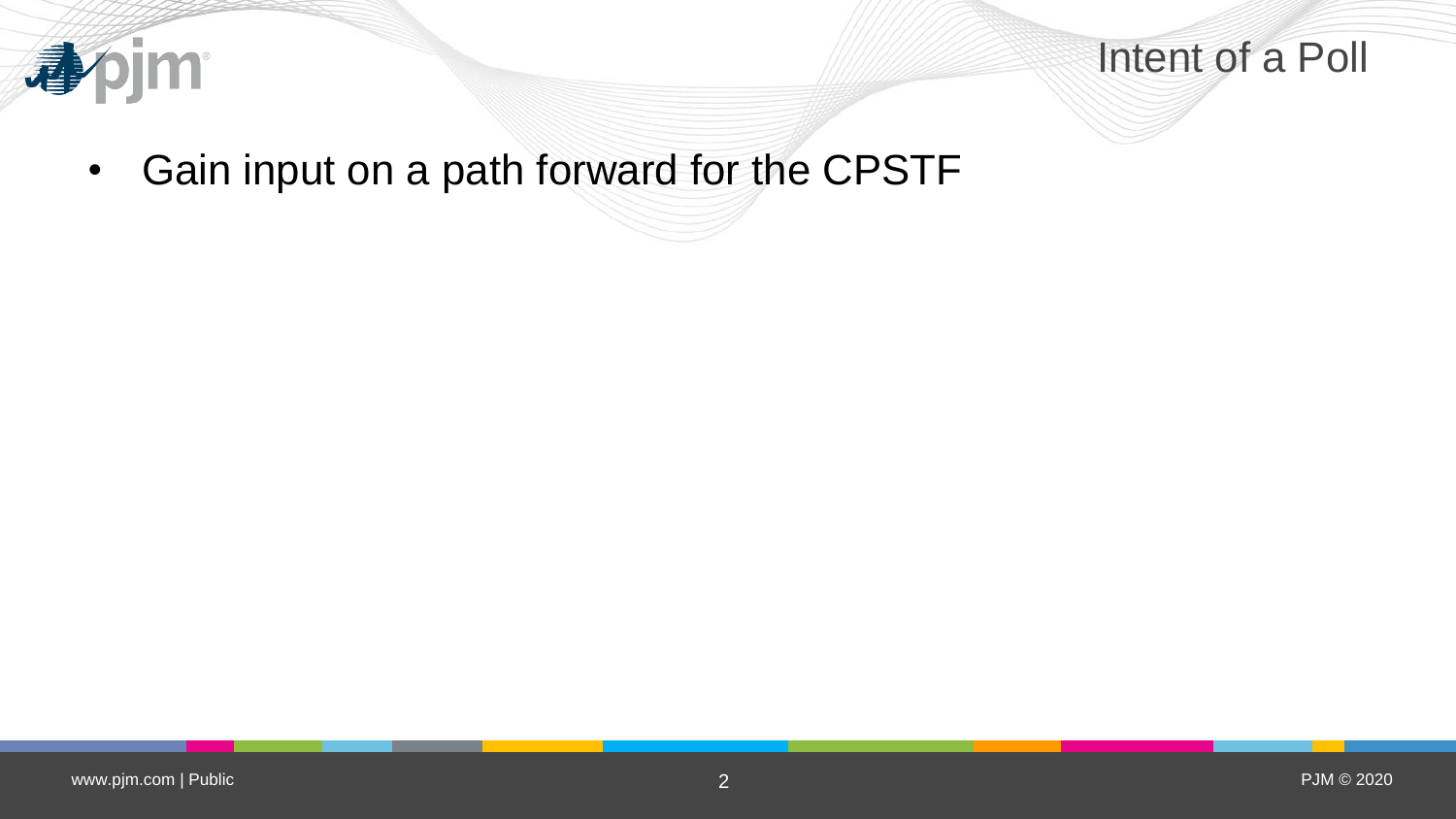

- Stage 1 of the CPSTF Issue Charge
	- focused on education & analysis studying the potential impacts of a regional or sub-regional carbon price and potential leakage mitigation mechanisms in order to inform stakeholders and policy-makers.
- Stage 2 of the CPSTF Issue Charge
	- Contemplates the development of a common set of rules to implement carbon pricing & manage leakage, where appropriate.
	- Deliverables include the creation of, or potential revisions to, energy market rules related to any regional or sub-regional carbon pricing mechanism.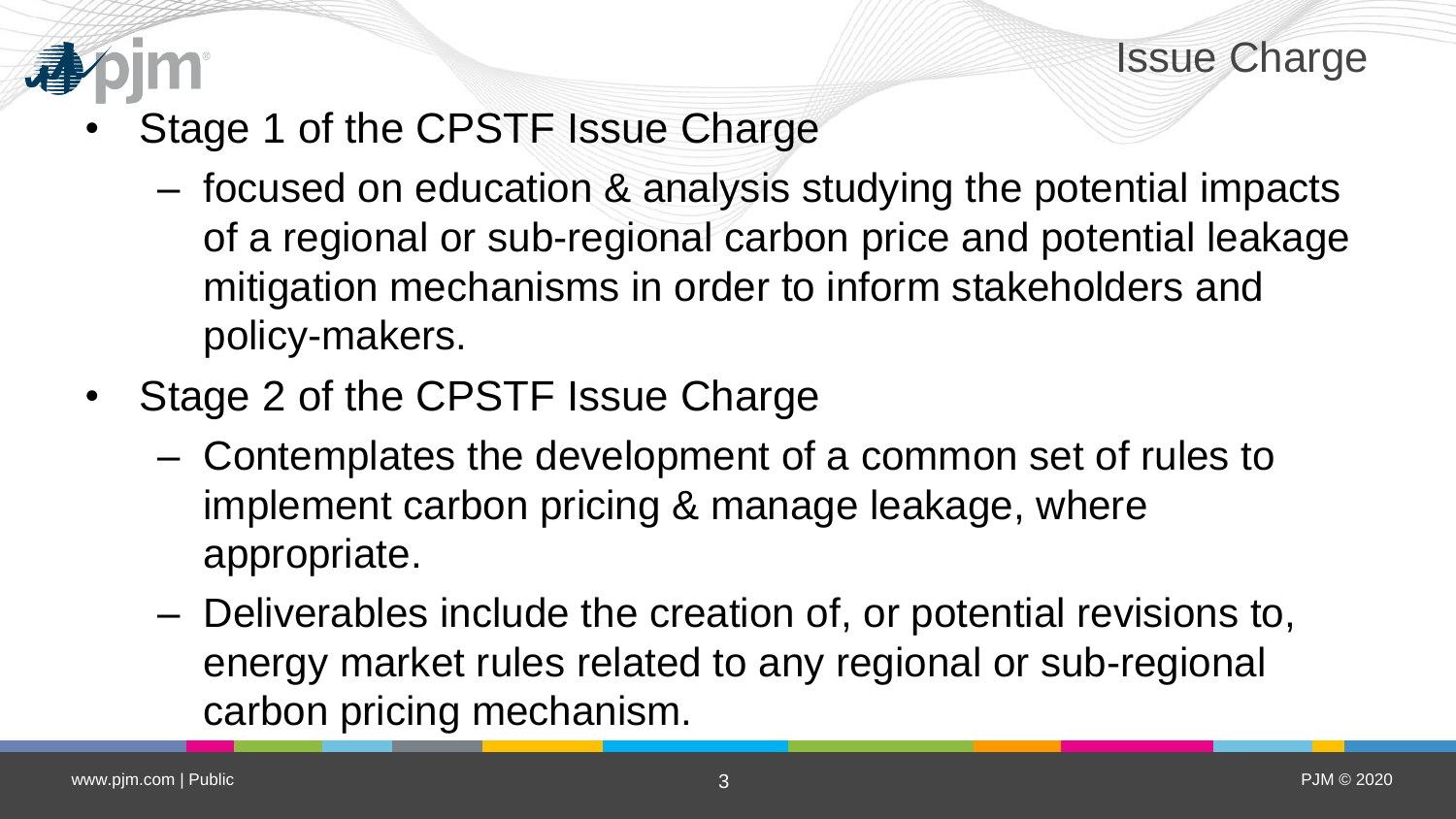# **1. Feedback on path forward for the Carbon Pricing Senior Task Force**

- What is your preferred path forward? (pick one of the following options)
	- Continue to focus on education and analysis and do not start Stage 2 development of market rules until certain criteria are met.
	- Continue education and analysis and start Stage 2 development of market rules.
	- Wrap up education and analysis and start Stage 2 development of market rules.
	- Sunset the CPSTF until certain criteria are met.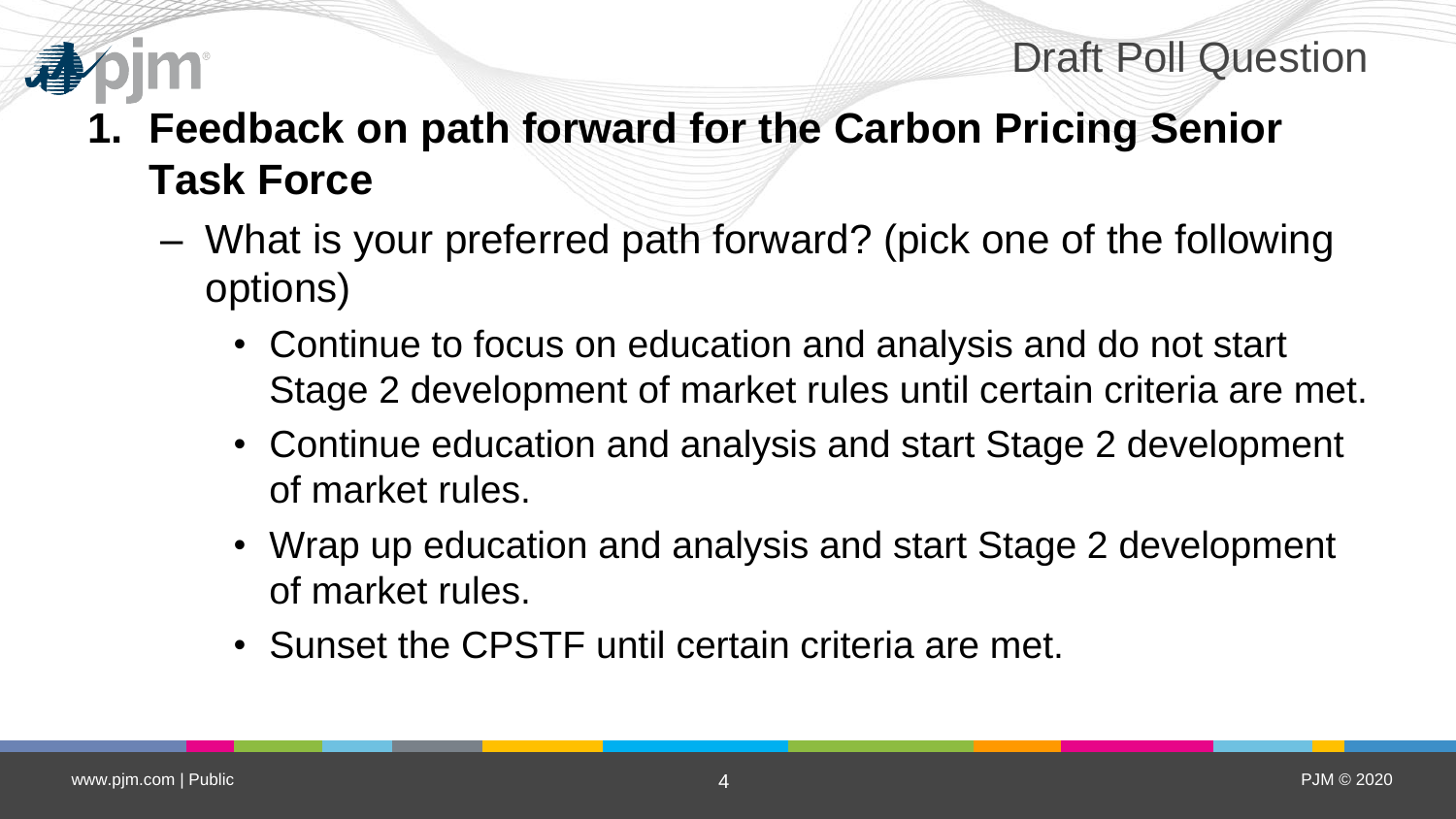

# **2. EDUCATION & ANALYSIS**

– If you prefer to continue education and analysis, please comment on areas where additional education or analysis is needed.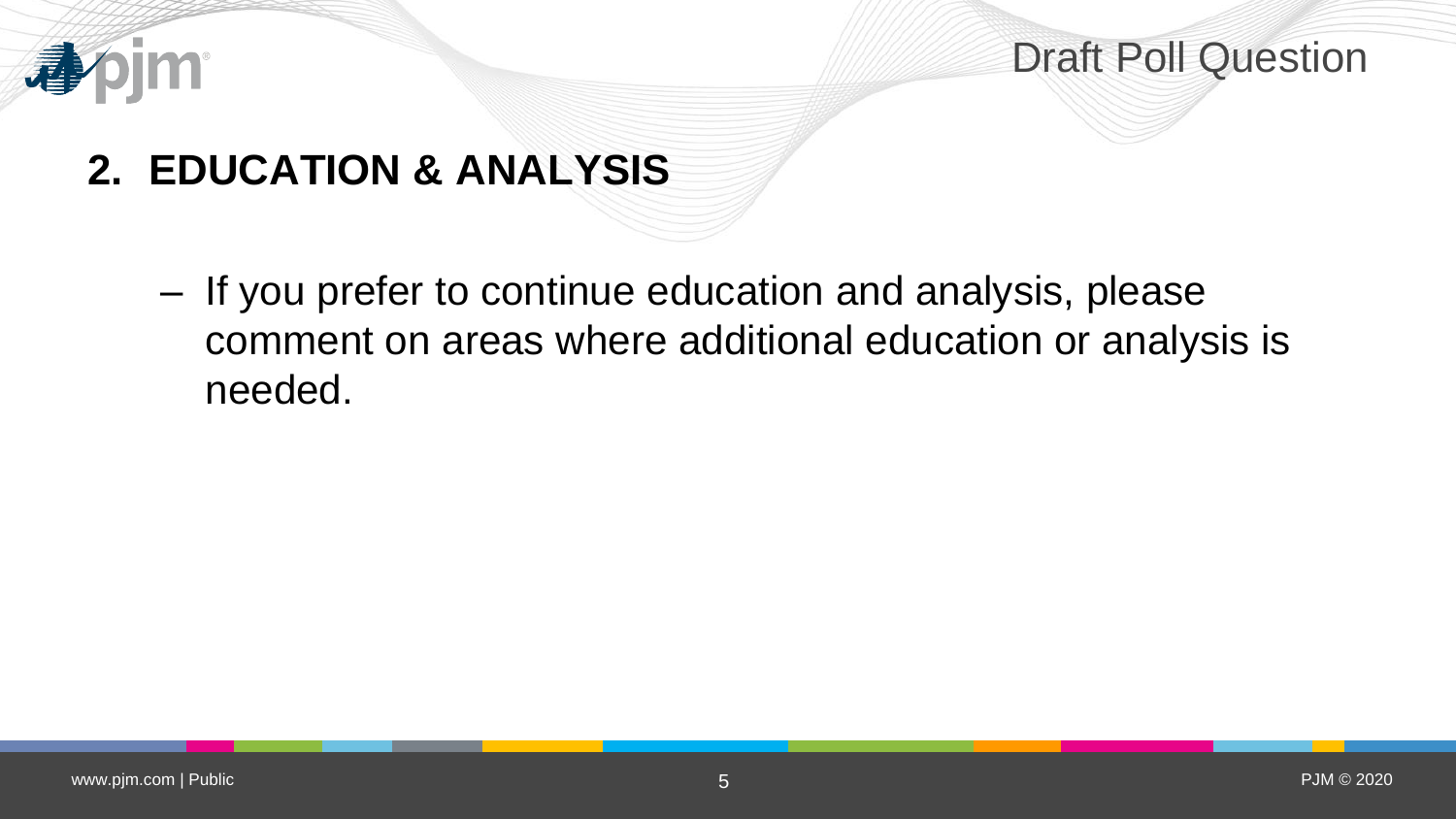# **3. CRITERIA**

– To the extent you believe certain criteria must exist prior to initiating Stage 2 rule development or continuing with task force activities, please explain.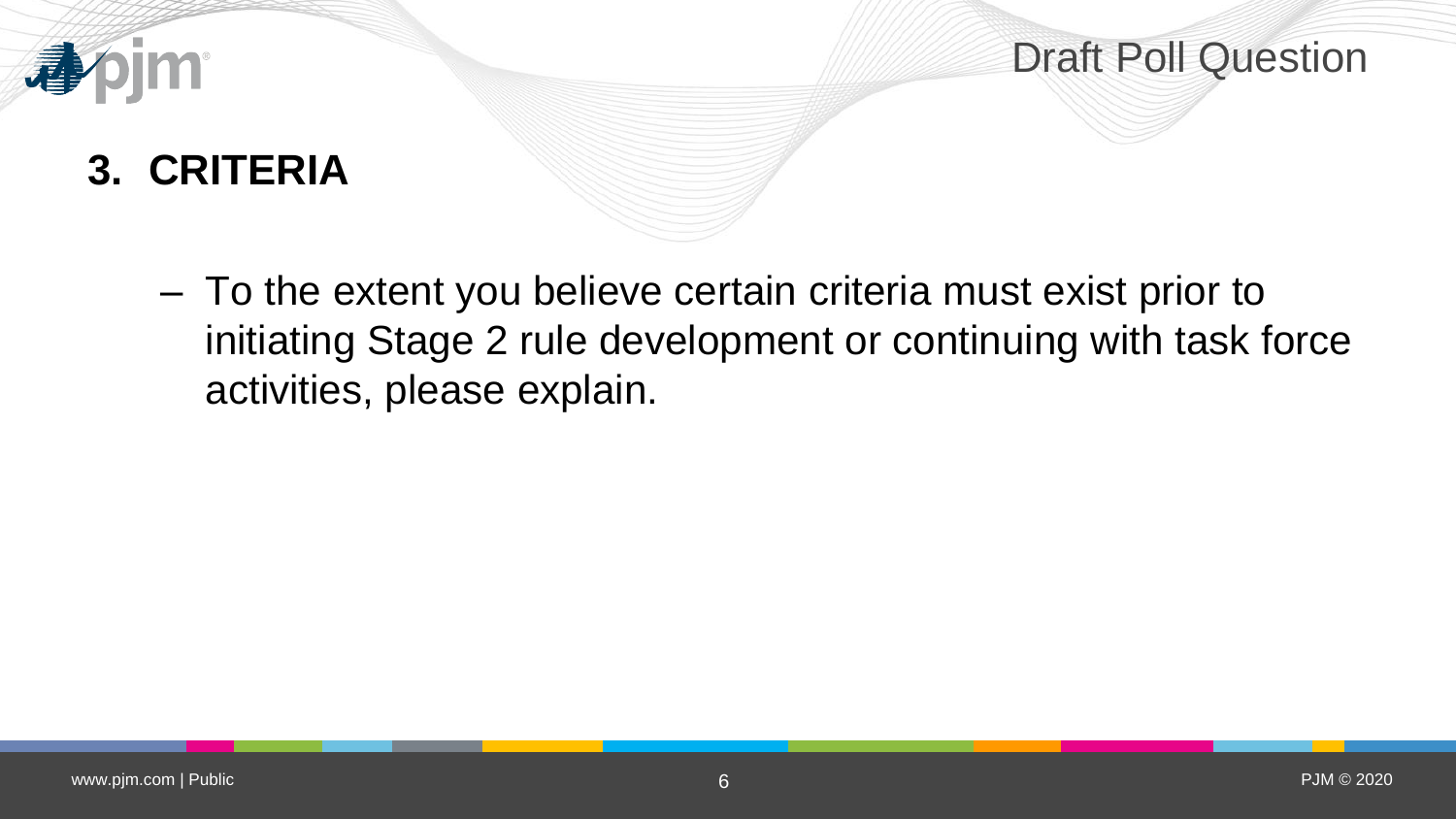

# **4. MARKET RULE DEVELOPMENT PRIORITIES**

– To the extent you believe the task force should start Stage 2 rule development in the near term, what areas of market rule development do you think this task force should begin with?